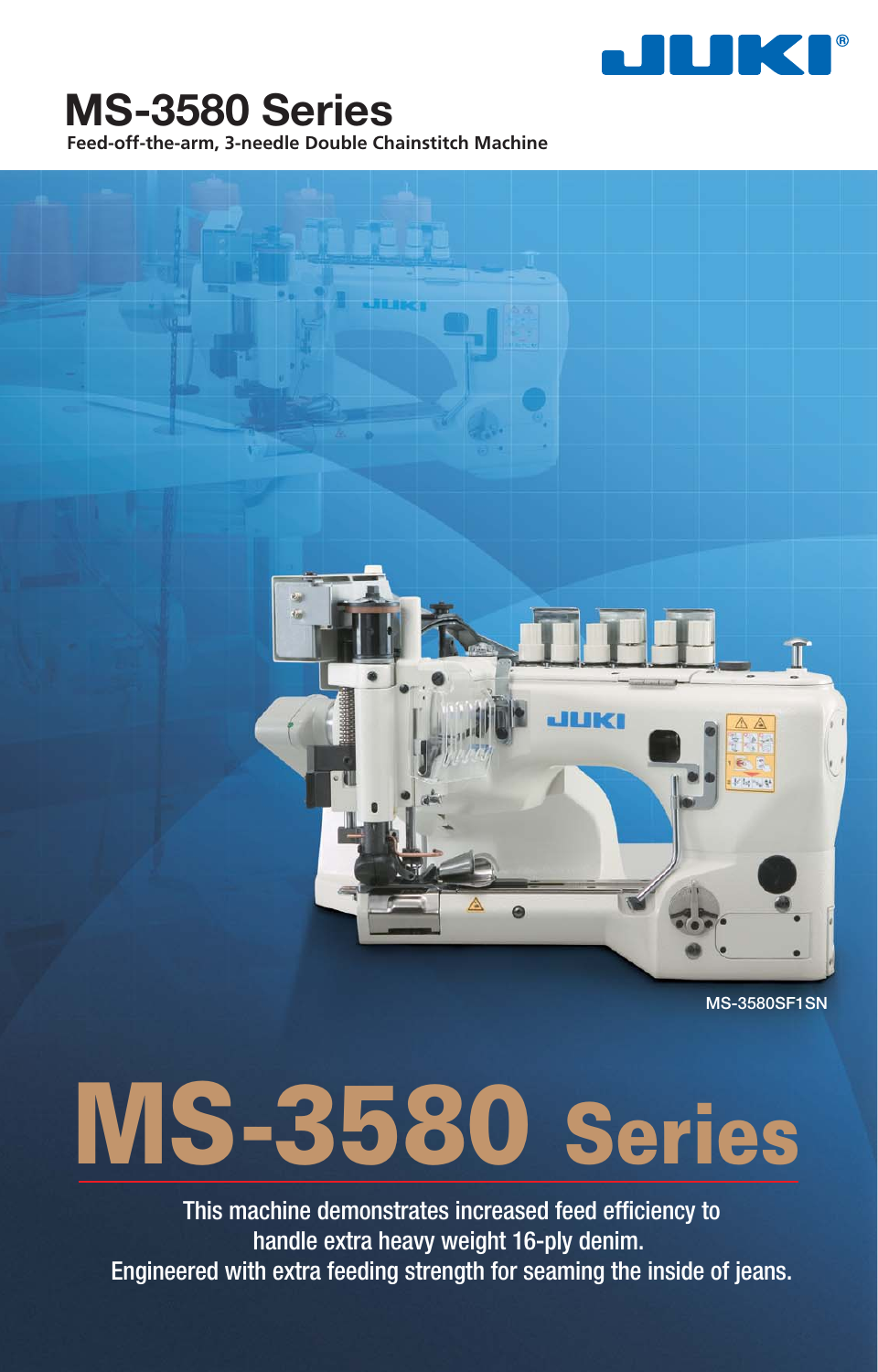

# **Feed-off-the-arm, 3-needle Double Chainstitch Machine**

**Smooth, efficient feeding of extra heavy weight 16-Ply, 14 oz denim for seaming inside seams.**

#### **◎Strong feeding mechanism of the puller**

The puller incorporates a one-way clutch mechanism which contributes to consistent feeding of the material. (The mechanical part is protected by a cover for added safety.)

ent<br>
wer for adde<br>
and the performance of the performance of the performance of the performance<br>
in consist<br>
internatically<br>
in g sewing,

#### **◎Thread take-up device which helps ch produce even stitches with consistency**

The feeding amount of needle thread is automatically adjusted to the pressure foot height during sewing, thereby producing even stitches with

consistency.





# **◎The machine has been designed to achieve the best possible ease of**

When the looper pushbutton (\*) located on the operator side of the top of the machine head is pushed, the tip of the looper moves downward to allow the operator to thread the machine head with ease.

**threading. ◎The differential feed adjusting lever is located on the front face of the machine head.**

> The differential feed adjusting lever can be adjusted even during sewing, thereby effectively preventing cloth slippage between two plies.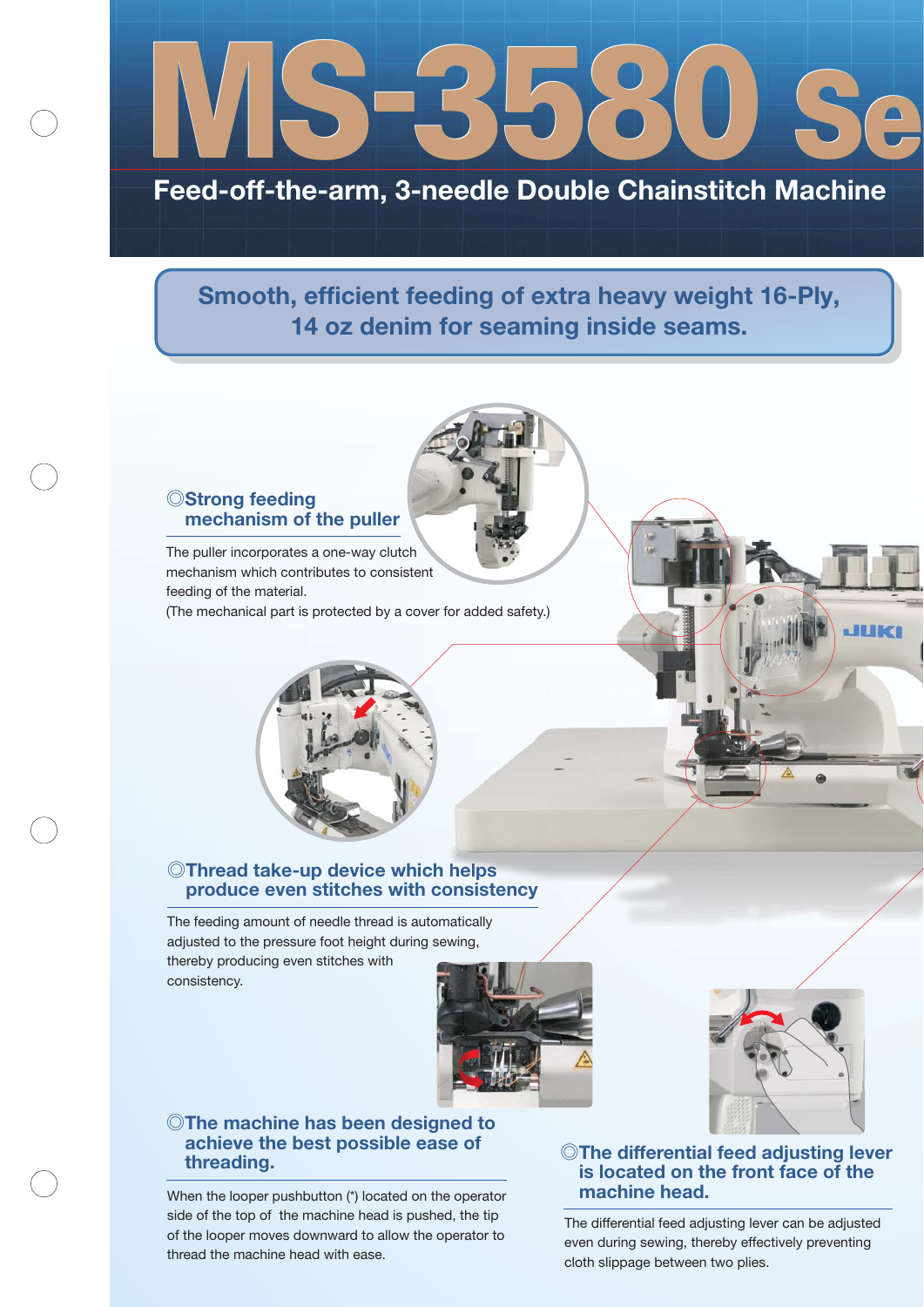

### **◎The machine type without the differential feed capability**



MS-3850SF0SN

**\*Looper pushbutton**

**for lap seaming jeans, denim jackets, work uniforms, etc. constructed of heavy weight materials.**

**The machine is best suited**



| <b>SUBCLASS</b>    |                                                         |                      | 게<br>к               | una               | truck        | (Standard)                   |                 | (Reverse teeth)                                  |                                             |
|--------------------|---------------------------------------------------------|----------------------|----------------------|-------------------|--------------|------------------------------|-----------------|--------------------------------------------------|---------------------------------------------|
| Model No.          | <b>Materials</b>                                        | Number of<br>needles | Needle gauge<br>(mm) | Differential-feed |              | Top feed puller              | Top feed roller | Roller configuration                             | Difference in height<br>of the throat plate |
|                    |                                                         |                      |                      | Provided          | Not provided | driving method               | width (mm)      |                                                  | (mm)                                        |
| MS3580SF0SN        | Medium-to<br>heavy-weight<br>materials<br>$(10 - 14oz)$ | 3                    | 6.4                  |                   |              | Mechanical<br>driving method | 11.9            | Steel teeth (standard)                           | 2.38                                        |
| MS3580SF1SN        |                                                         |                      |                      |                   |              |                              |                 | Parts No.40068568                                |                                             |
| MS3580SF0RN        |                                                         |                      |                      |                   |              |                              |                 | Steel teeth (reverse teeth)<br>Parts No.40077682 |                                             |
| <b>MS3580SF1RN</b> |                                                         |                      |                      |                   |              |                              |                 |                                                  |                                             |
| MS3580SG0SN        |                                                         |                      | 7.2                  |                   |              |                              |                 | Steel teeth (standard)<br>Parts No.40068568      |                                             |
| MS3580SG1SN        |                                                         |                      |                      |                   |              |                              |                 |                                                  |                                             |
| MS3580SG0RN        |                                                         |                      |                      |                   |              |                              |                 | Steel teeth (reverse teeth)                      |                                             |
| MS3580SG1RN        |                                                         |                      |                      |                   |              |                              |                 | Parts No.40077682                                |                                             |

MS-3580SF1SN